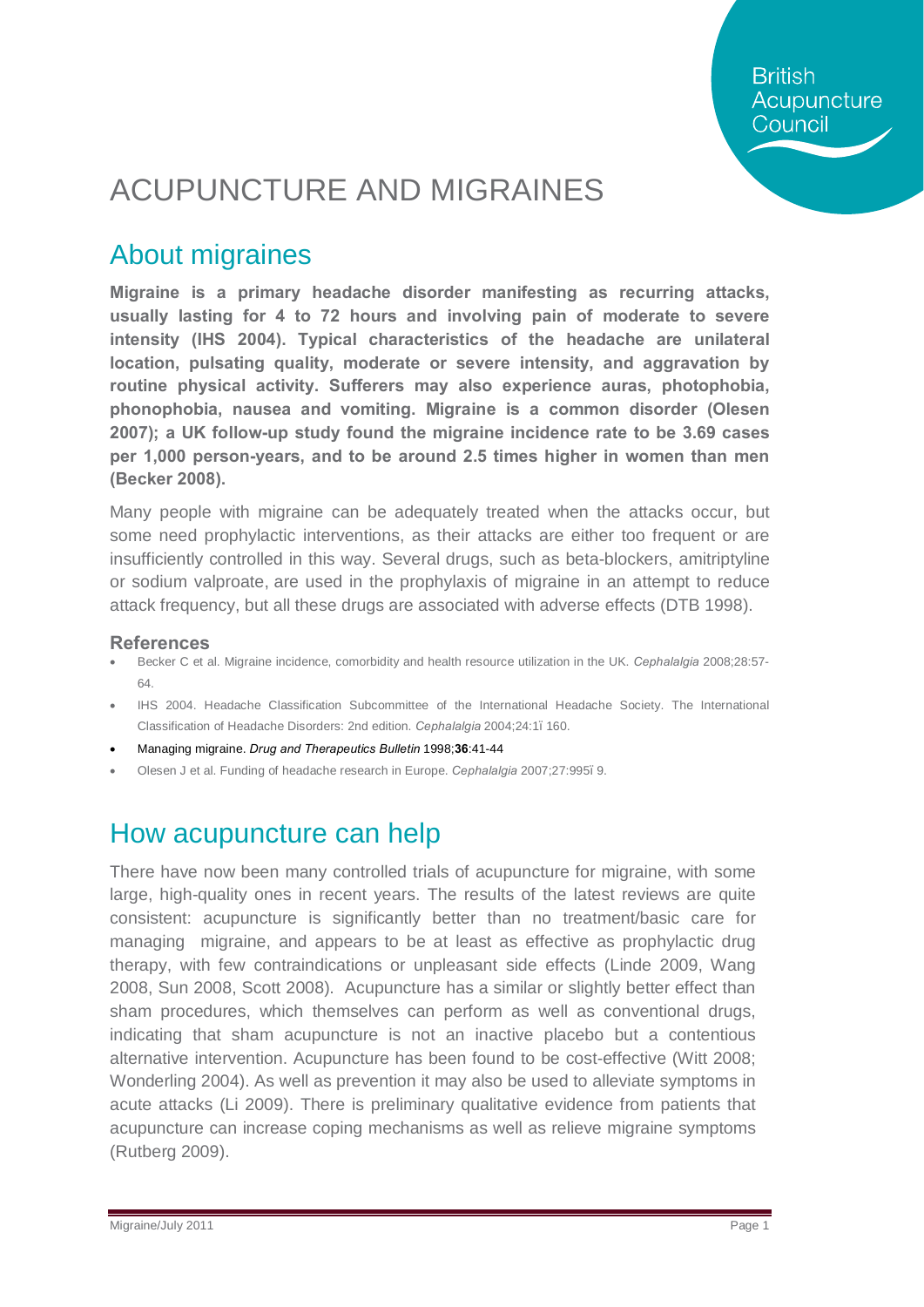Migraine is thought to begin as an electrical phenomenon in the cerebrum that then affects blood vessels, biochemistry, and causes neurogenic inflammation.

Acupuncture can help in the treatment of migraine by:

- Providing pain relief . by stimulating nerves located in muscles and other tissues, acupuncture leads to release of endorphins and other neurochumoral factors and changes the processing of pain in the brain and spinal cord (Zhao 2008, Zijlstra 2003, Pomeranz, 1987)
- Reducing inflammation, by promoting release of vascular and immunomodulatory factors (Kim 2008, Kavoussi 2007, Zijlstra 2003).
- Reducing the degree of cortical spreading depression (an electrical wave in the brain associated with migraine) and plasma levels of calcitonin gene-related peptide and substance P (both implicated in the pathophysiology of migraine) (Shi 2010).
- · Modulating extracranial and intracranial blood flow (Park 2009).
- Affecting serotonin (5-hydroxytriptamine) levels in the brain (Zhong 2007). (Serotonin may be linked to the initiation of migraines; 5-HT agonists (triptans) are used against acute attacks.)

### About traditional acupuncture

Acupuncture is a tried and tested system of traditional medicine, which has been used in China and other eastern cultures for thousands of years to restore, promote and maintain good health. Its benefits are now widely acknowledged all over the world and in the past decade traditional acupuncture has begun to feature more prominently in mainstream healthcare in the UK. In conjunction with needling, the practitioner may use techniques such as moxibustion, cupping, massage or electro-acupuncture. They may also suggest dietary or lifestyle changes.

Traditional acupuncture takes a holistic approach to health and regards illness as a sign that the body is out of balance. The exact pattern and degree of imbalance is unique to each individual. The traditional acupuncturisto skill lies in identifying the precise nature of the underlying disharmony and selecting the most effective treatment. The choice of acupuncture points will be specific to each patient opeeds. Traditional acupuncture can also be used as a preventive measure to strengthen the constitution and promote general well-being.

An increasing weight of evidence from Western scientific research (see overleaf) is demonstrating the effectiveness of acupuncture for treating a wide variety of conditions. From a biomedical viewpoint, acupuncture is believed to stimulate the nervous system, influencing the production of the body to communication substances - hormones and neurotransmitters. The resulting biochemical changes activate the body's selfregulating homeostatic systems, stimulating its natural healing abilities and promoting physical and emotional well-being.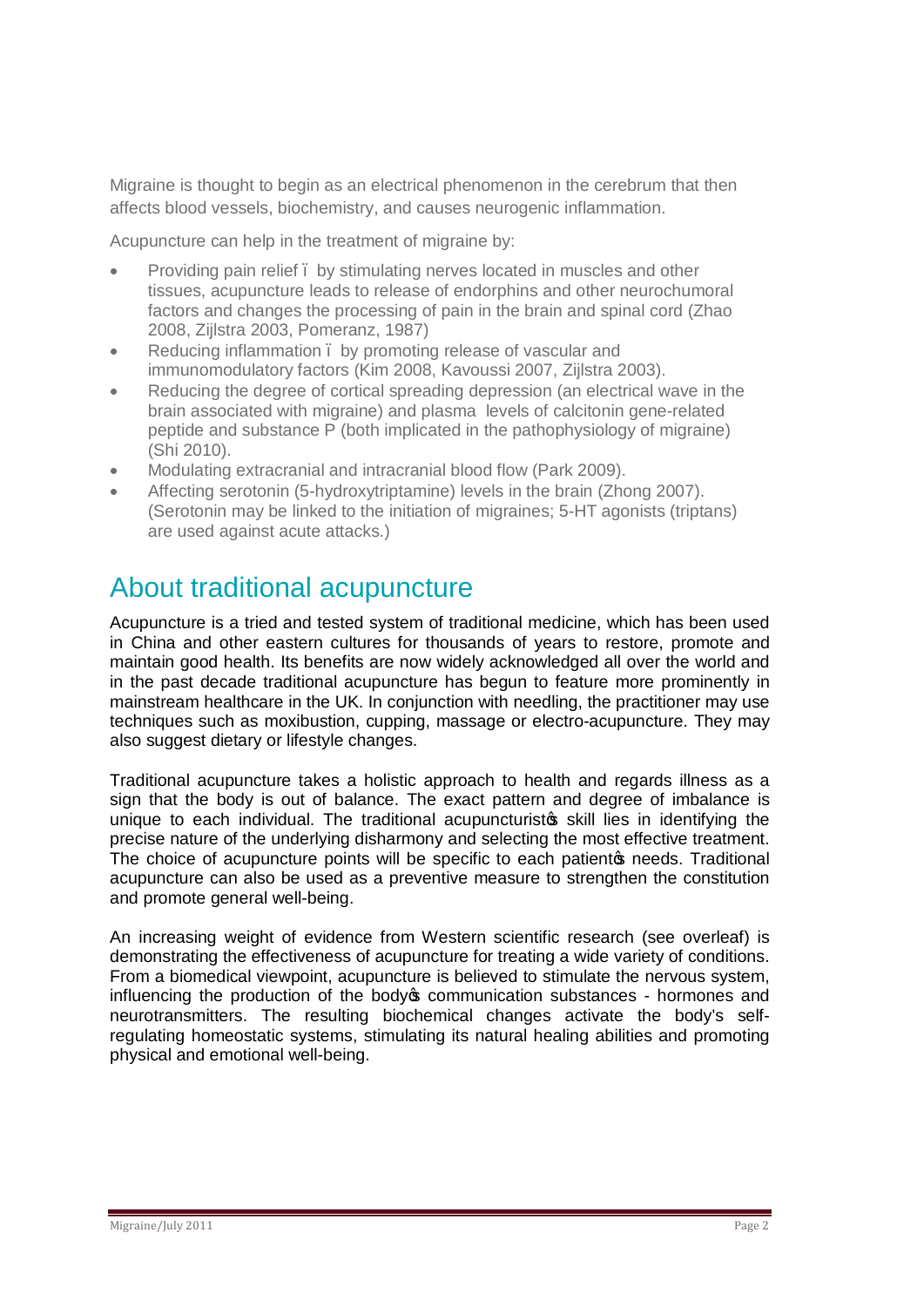## About the British Acupuncture Council

With over 3000 members, the British Acupuncture Council (BAcC) is the UK® largest professional body for traditional acupuncturists. Membership of the BAcC guarantees excellence in training, safe practice and professional conduct. To find a qualified traditional acupuncturist, contact the BAcC on 020 8735 0400 or visit www.acupuncture.org.uk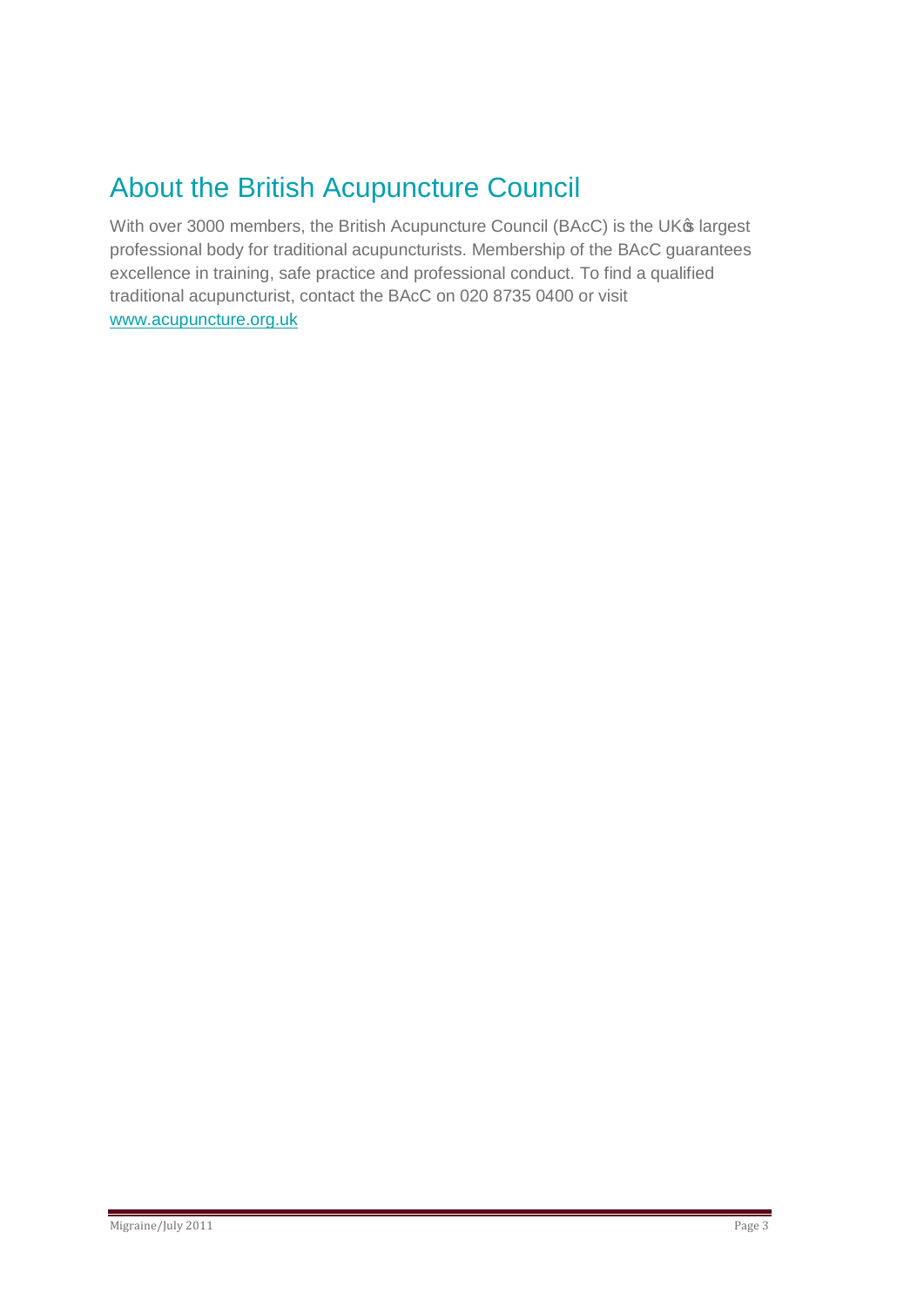# ACUPUNCTURE AND MIGRAINES

## The evidence

| <b>Research</b>                                                                                                                                                                   | <b>Conclusion</b>                                                                                                                                                                                                                                                                                                                                                                                                                                                                                                                                                                                                                 |
|-----------------------------------------------------------------------------------------------------------------------------------------------------------------------------------|-----------------------------------------------------------------------------------------------------------------------------------------------------------------------------------------------------------------------------------------------------------------------------------------------------------------------------------------------------------------------------------------------------------------------------------------------------------------------------------------------------------------------------------------------------------------------------------------------------------------------------------|
| <b>Reviews</b>                                                                                                                                                                    |                                                                                                                                                                                                                                                                                                                                                                                                                                                                                                                                                                                                                                   |
| Linde K et al. Acupuncture for<br>migraine prophylaxis. Cochrane<br>Database of Systematic Reviews<br>2009 Issue 1. Art.No.: CD001218.<br>DOI:<br>10.1002/14651858.CD001218.pub2. | A review of 22 trials that investigated whether acupuncture is<br>effective for the prevention of migraine attacks. Patients who<br>received acupuncture had fewer headaches than those given basic<br>care. Frueq acupuncture and sham acupuncture seemed to be<br>similarly effective. When acupuncture was compared to proven<br>drug treatment, patients receiving acupuncture tended to report<br>more improvement and fewer side effects. Overall, migraine<br>patients benefited from acupuncture, and it was at least as<br>effective as, or possibly more effective than, drug treatment, with<br>fewer adverse effects. |
| Sun Y, Gan TJ. Acupuncture for the<br>management of chronic headache: a<br>systematic review. <b>Anesth Analg</b><br>2008;107:2038-47.                                            | A review of 31 comparative trials of acupuncture for treatment of<br>chronic headache, including migraine, tension-type headache or<br>both. Fruegacupuncture was found to be superior to sham<br>acupuncture and medication in improving headache intensity,<br>frequency, and response rate.                                                                                                                                                                                                                                                                                                                                    |
| Wang YY, Zheng Z, Xue CCL<br>Acupuncture for Migraine.<br>Austral J Acupunc Chin Med<br>2008;3(1):1-16                                                                            | Systematic review of the Chinese literature on acupuncture for<br>migraine, including 17 randomised trials. All compared<br>acupuncture (+/- other Chinese therapies) to western medication.<br>Reporting quality and internal validity were poor. Acupuncture was<br>found to be significantly better than western medication (10 trials:<br>Risk Ratio 1.5; Confidence Interval 1.27-1.88). Acupuncture plus<br>other therapies also performed better than drugs.                                                                                                                                                               |
| Scott SW, Deare JC. Acupuncture for<br>migraine: a systematic review.<br>Australian Journal of Acupuncture<br>and Chinese Medicine 2006;1:3. 14.                                  | A review of 25 trials that assessed the effectiveness of<br>acupuncture compared to no treatment, sham or placebo<br>acupuncture, or other interventions used to treat and prevent<br>migraine. Overall, acupuncture was found to be superior to no<br>treatment, at least as effective as sham acupuncture, and of<br>comparable efficacy to medication for the treatment and prevention<br>of migraine.                                                                                                                                                                                                                         |
| <b>Clinical studies</b>                                                                                                                                                           |                                                                                                                                                                                                                                                                                                                                                                                                                                                                                                                                                                                                                                   |
| Li Y, Liang F, Yang X, Tian X et al.<br>Acupuncture for treating acute attacks<br>of migraine: A randomized controlled<br>trial. Headache. 2009; 49 (6) (pp<br>805-816)           | A multicentre controlled trial of acupuncture for acute migraine<br>attacks. 175 patients were randomized to either verum<br>acupuncture or one of two sham acupuncture groups (using<br>Chinese or Western non-points). Patients received 1 session of<br>treatment and were observed over 24 hours. 2 hours after<br>treatment only verum acupuncture patients showed significant<br>decreases in VAS scores from baseline (median 0.7 cm). At 4                                                                                                                                                                                |

hours the acupuncture group had decreased by 1.0 cm, significantly better than the two shams (0.5 cm, 0.1 cm). There were significant differences in pain relief, relapse, or aggravation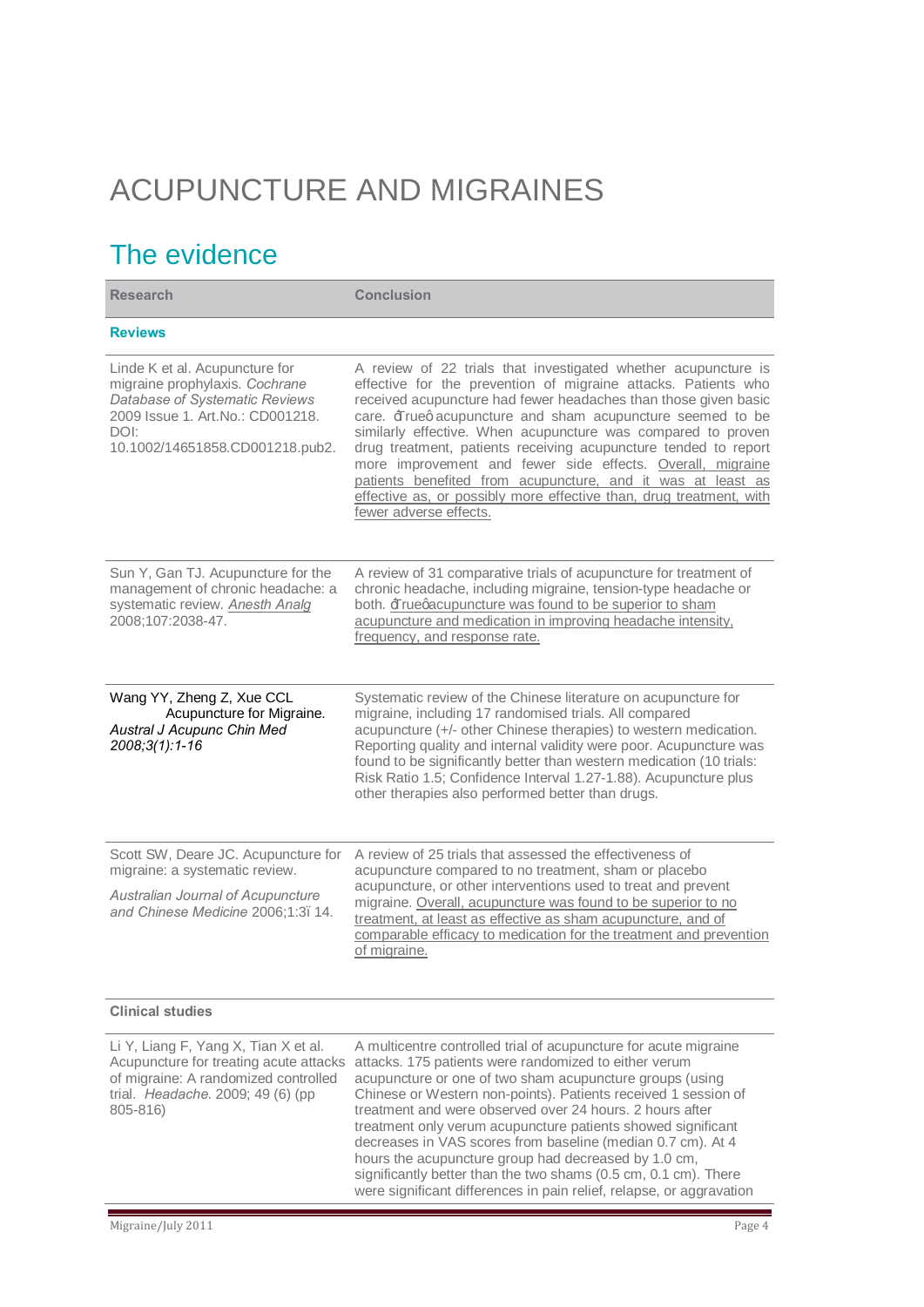|                                                                                                                                                                                                                                              | within 24 hours after treatment. Most acupuncture patients<br>experienced complete pain relief (40.7%) and did not experience<br>recurrence or intensification of pain (79.6%). Verum acupuncture<br>treatment is more effective than sham in reducing the discomfort of<br>acute migraine and preventing relapse or aggravation.                                                                                                                                                                                                                                                                                                                                                                                                                                                                                                                                                    |
|----------------------------------------------------------------------------------------------------------------------------------------------------------------------------------------------------------------------------------------------|--------------------------------------------------------------------------------------------------------------------------------------------------------------------------------------------------------------------------------------------------------------------------------------------------------------------------------------------------------------------------------------------------------------------------------------------------------------------------------------------------------------------------------------------------------------------------------------------------------------------------------------------------------------------------------------------------------------------------------------------------------------------------------------------------------------------------------------------------------------------------------------|
| Rutberg S., Ohrling K. Experiences<br>acupuncture among women with                                                                                                                                                                           | From narrative interviews with 10 women. They stated that the<br>patient therapist relationship affected the experience both during<br>and after treatment. Acupuncture was found to relieve pain,<br>decreased the use of pharmaceuticals and increased emotional<br>strength. Women felt safer, able to live a fuller life, and with more<br>control over the migraine. In conclusion, acupuncture seems to<br>relieve the consequences of migraine and can be viewed as an<br>alternative for physiotherapists in treating persons with migraine.                                                                                                                                                                                                                                                                                                                                 |
| Advances in Physiotherapy. 2009; 11<br>(3)<br>(pp 130-136)                                                                                                                                                                                   |                                                                                                                                                                                                                                                                                                                                                                                                                                                                                                                                                                                                                                                                                                                                                                                                                                                                                      |
| Zhang Y., Zhang L., Li B., Wang L.P.<br>Effects of acupuncture preventive<br>treatment on the quality of life in<br>patients of no-aura migraine.<br>Zhongguo zhen jiu [Chinese<br>acupuncture & moxibustion]. 2009;29<br>$(6)$ (pp 431-435) | A randomized controlled, double-blind and double-dummy design:<br>60 cases were assigned either to real acupuncture plus sham<br>Flunarizine pills or real pills plus sham acupuncture. Three<br>treatments per week for 4 weeks. There were significant<br>differences in physiological function between the two groups after<br>treatment but not in any of the other SF36 dimensions. After<br>treatment and 3 months later, the effective rates were 68%, 68% in<br>the real acupuncture/sham pill group and 24%, 32% in the control.<br>It was concluded that acupuncture can effectively improve the life<br>quality of migraine patients and reduce the frequency of attacks.<br>There is no significant difference in improving physical and<br>psychological health between acupuncture and Flunarizine but the<br>former is more effective in reducing migraine frequency. |
| Jena S et al. Acupuncture in patients<br>with headache. Cephalalgia<br>2008;28:969-79.<br>Witt CM, Reinhold T, Jena S,<br>Brinkhaus B, Willich SN. Cost-                                                                                     | A randomised controlled trial that assessed the effectiveness of<br>acupuncture in addition to routine care in 3,182 patients with<br>migraine and/or tension headache compared with routine care<br>alone. At 3 months, the number of days with headache had<br>decreased more in the acupuncture group than the routine care<br>alone group. Similarly, intensity of pain and quality of life<br>improvements were greater in the acupuncture group. The<br>researchers concluded that acupuncture plus routine care in<br>patients with headache was associated with marked clinical<br>improvements compared with routine care alone.                                                                                                                                                                                                                                            |
| effectiveness of acupuncture<br>treatment in patients with headache.<br>Cephalalgia. 2008 Apr;28(4):334-45                                                                                                                                   | The incremental cost-effectiveness ratio was calculated as<br>"11,657 per QALY gained. According to international cost-<br>effectiveness threshold values, acupuncture is a cost-effective<br>treatment in patients with primary headache.                                                                                                                                                                                                                                                                                                                                                                                                                                                                                                                                                                                                                                           |
| Diener HC et al. Efficacy of<br>acupuncture for the prophylaxis of<br>migraine: a multicentre randomised<br>controlled clinical trial. Lancet Neurol                                                                                         | A randomised controlled trial that compared ±rueqacupuncture with<br>sham acupuncture and standard migraine drug treatment used to<br>prevent attacks in 960 patients who had two to six migraine attacks<br>per month. Days with migraine were reduced significantly with all                                                                                                                                                                                                                                                                                                                                                                                                                                                                                                                                                                                                       |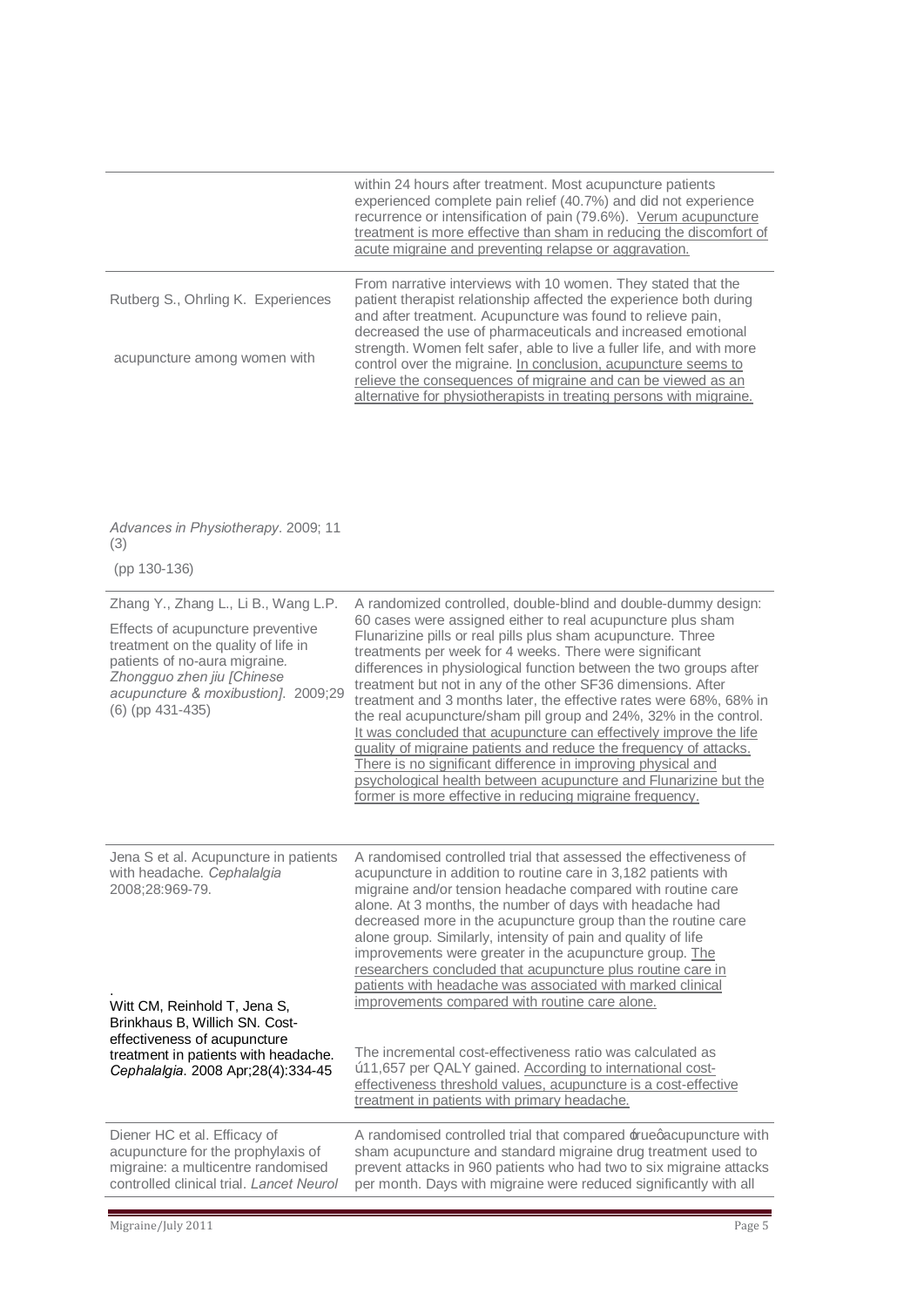| 2006;5:310-6.                                                                                                                                                                                                                   | the treatments, but the groups were similar. The researchers<br>concluded that ±ruegacupuncture, sham acupuncture or standard<br>drug therapy are similarly effective for migraine.                                                                                                                                                                                                                                                                                                                                                                                                                                                                             |
|---------------------------------------------------------------------------------------------------------------------------------------------------------------------------------------------------------------------------------|-----------------------------------------------------------------------------------------------------------------------------------------------------------------------------------------------------------------------------------------------------------------------------------------------------------------------------------------------------------------------------------------------------------------------------------------------------------------------------------------------------------------------------------------------------------------------------------------------------------------------------------------------------------------|
| Streng A et al. Effectiveness and<br>tolerability of acupuncture compared<br>with metoprolol in migraine<br>prophylaxis. Headache<br>2006;46:1492-502.                                                                          | A randomised controlled trial that compared acupuncture with the<br>prophylactic drug metoprolol in 114 patients with migraine. The<br>number of days with migraine fell similarly in both groups, but there<br>were fewer side effects with acupuncture. The researchers<br>concluded that acupuncture might be an effective and safe<br>treatment option for patients unwilling or unable to take medication.                                                                                                                                                                                                                                                 |
| Vickers AJ et al. Acupuncture for<br>chronic headache in primary care:<br>large, pragmatic, randomised trial.<br>BMJ 2004;328:744.<br>Wonderling D, Vickers AJ, Grieve R,                                                       | A 12-month randomised controlled trial that compared acupuncture<br>with no acupuncture in 401 patients with chronic headache,<br>predominantly migraine. Patients in the acupuncture group<br>experienced 22 fewer days of headache per year, used 15% less<br>medication, made 25% fewer visits to GPs, and had 15% fewer<br>days off sick than patients given usual care. The researchers<br>concluded that acupuncture leads to lasting benefits for patients<br>with chronic headache, particularly migraine, and that expansion of<br>NHS acupuncture services should be considered.                                                                      |
| McCarney R. Cost effectiveness<br>analysis of a randomised trial of<br>acupuncture for chronic headache in<br>primary care. BMJ. 2004 Mar<br>27;328(7442):747.                                                                  | Total costs were higher for the acupuncture group than controls<br>due to the practitioners' costs. This was more than outweighed by<br>the health gain, leading to an estimate of £9180 per QALY gained.<br>Acupuncture for chronic headache improves health related quality<br>of life at a small additional cost; it is relatively cost effective<br>compared with a number of other interventions provided by the<br>NHS.                                                                                                                                                                                                                                   |
| Allais G et al. Acupuncture in the<br>prophylactic treatment of migraine<br>without aura: a comparison with<br>flunarizine. Headache 2002;42:855-<br>61.                                                                        | A randomised controlled trial that compared acupuncture and<br>flunarizine for the prevention of migraine attacks in 160 women.<br>The frequency of attacks and use of drugs to treat migraine<br>symptoms fell significantly in both groups, but the number of<br>attacks after 2 and 4 months was lower with acupuncture. Pain<br>intensity was significantly reduced only with acupuncture and side<br>effects were significantly less frequent in this group. The<br>researchers concluded that acupuncture could be used to prevent<br>migraine attacks, and was more effective and better tolerated that<br>flunarizine in the first months of treatment. |
| <b>Physiological studies</b>                                                                                                                                                                                                    |                                                                                                                                                                                                                                                                                                                                                                                                                                                                                                                                                                                                                                                                 |
| Shi H, Li JH, Ji CF, Shang HY, Qiu<br>EC et al. [Effect of electroacupuncture<br>on cortical spreading depression and<br>plasma CGRP and substance P<br>contents in migraine rats]. Zhen Ci<br>Yan Jiu. 2010 Feb; 35(1): 17-21. | 30 rats were randomized into control (no migraine), model<br>(migraine, no acupuncture) and electroacupuncture (migraine,<br>30 mins EA) groups. KCI stimulation evoked cortical spreading<br>depression (CSD). The average CSD amplitude for the EA<br>group was significantly lower (p<.01) than that for the model<br>group (-19.19 v. -23.13 mV). Plasma contents of both calcitonin<br>gene-related peptide and substance P were lowered in the EA<br>group compared to the model control ( $P < 0.05$ , $P < 0.001$ ),<br>suggesting an inhibitory effect of EA on pain-producing<br>substances that may contribute to migraine relief.                   |
| Park K.-H. Kim H.-J. Baek S.-Y.<br>Cho B.-M. Yoo T.-W. Effect of<br>acupuncture on blood flow velocity<br>and volume in common carotid and                                                                                      | To study blood flow in extracranial arteries after performing<br>Korean Hand Acupuncture (KHT) on migraine patients. 40<br>healthy volunteers and 40 with a history of migraines were<br>used. Blood flow volume and velocity were measured in the                                                                                                                                                                                                                                                                                                                                                                                                              |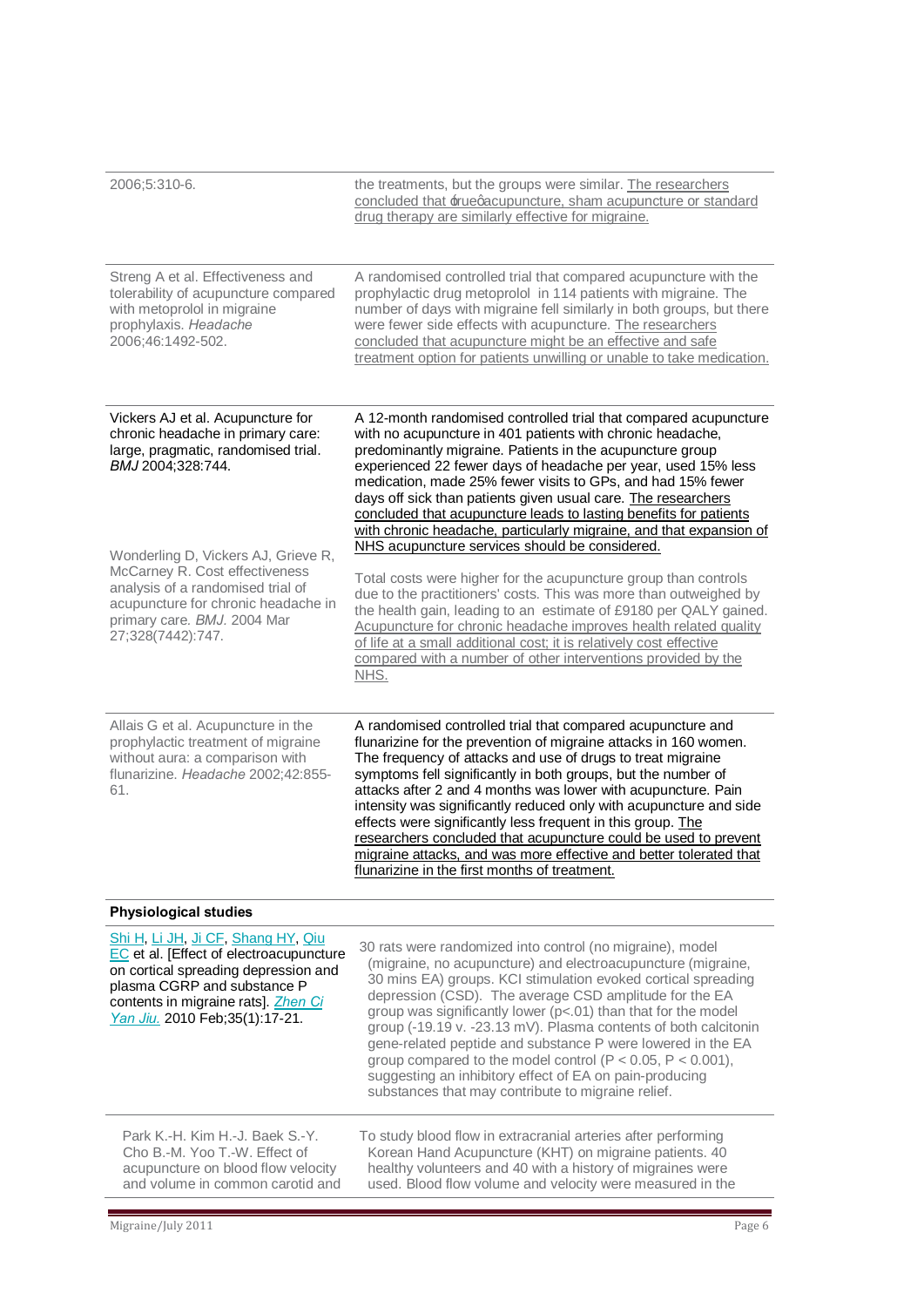| vertebral arteries in migraine<br>patients. Medical Acupuncture.<br>2009; 21(1)(pp 47-54                                                                                                                                                                                                                                     | carotid and vertebral arteries by MRI. The predominant pattern<br>for migraineurs was decreased velocity and volume in the<br>carotid artery but increased in the vertebral artery. Acupuncture<br>had a significant effect on these blood flow characteristics in<br>both groups (P < .001), indicating that KHT can modulate<br>extracranial blood flow through the collateral circulation, and<br>may affect the intracranial blood flow in migraine patients.                                                                                                                                 |
|------------------------------------------------------------------------------------------------------------------------------------------------------------------------------------------------------------------------------------------------------------------------------------------------------------------------------|---------------------------------------------------------------------------------------------------------------------------------------------------------------------------------------------------------------------------------------------------------------------------------------------------------------------------------------------------------------------------------------------------------------------------------------------------------------------------------------------------------------------------------------------------------------------------------------------------|
| Kim HW, Uh DK, Yoon SY et al.<br>Low-frequency electroacupuncture<br>suppresses carrageenan-induced<br>paw inflammation in mice via<br>sympathetic post-ganglionic<br>neurons, while high-frequency EA<br>suppression is mediated by the<br>sympathoadrenal medullary axis.<br>Brain Res Bull. 2008 Mar<br>28;75(5):698-705. | Experimental study on rats. Results suggest that suppressive<br>effects of low frequency electroacupuncture on carrageenan-<br>induced paw inflammation are mediated by sympathetic post-<br>ganglionic neurons, while suppressive effects of high frequency<br>electroacupuncture are mediated by the sympatho-adrenal<br>medullary axis.                                                                                                                                                                                                                                                        |
| Zhong G.-W. Li W. Effects of<br>acupuncture on 5-<br>hydroxytryptamine <sub>1F</sub> and inducible<br>nitricoxide synthase gene expression<br>in the brain of migraine rats. Journal<br>of Clinical Rehabilitative Tissue<br><b>Engineering Research.</b><br>2007;11(29)(pp 5761-5764)                                       | Forty SD rats were randomly divided into 4 groups.<br>Electroacupuncture (EA) was given daily for 5 days in 2 groups,<br>one after migraine was established and one before. Compared<br>with non-acupuncture controls, EA significantly moderated the<br>effects of migraine on 5-hydroxytryptamine <sub>1F</sub> and nitricoxide<br>synthase gene expression in the brain. It was concluded that<br>acupuncture may prevent and cure migraine by controlling and<br>regulating the expression of mRNA for these substances.                                                                      |
| Zhao ZQ. Neural mechanism<br>underlying acupuncture analgesia.<br>Prog Neurobiol. 2008<br>Aug;85(4):355-75.                                                                                                                                                                                                                  | Review article. Discusses the various peripheral and central<br>nervous system components of acupuncture anaesthesia in<br>detail.                                                                                                                                                                                                                                                                                                                                                                                                                                                                |
| Kavoussi B, Ross BE. The<br>neuroimmune basis of anti-<br>inflammatory acupuncture. Integr<br>Cancer Ther. 2007 Sep;6(3):251-7.                                                                                                                                                                                              | Review article. Suggests that anti-inflammatory actions of<br>traditional and electro-acupuncture are mediated by efferent<br>vagus nerve activation and inflammatory macrophage<br>deactivation.                                                                                                                                                                                                                                                                                                                                                                                                 |
| Zijlstra FJ, van den Berg-de Lange I,<br>Huygen FJ, Klein J. Anti-<br>inflammatory actions of<br>acupuncture. Mediators Inflamm.<br>2003 Apr;12(2):59-69.                                                                                                                                                                    | Suggests hypothesis for anti-inflammatory action of acupuncture.<br>Insertion of acupuncture needle initially stimulates production of<br>beta-endorphins, CGRP and substance P, leading to further<br>stimulation of cytokines and NO. While high levels of CGRP<br>have been shown to be pro-inflammatory, CGRP in low<br>concentrations exerts potent anti-inflammatory actions,<br>therefore, a frequently applied 'low-dose' treatment of<br>acupuncture could provoke a sustained release of CGRP with<br>anti-inflammatory activity, without stimulation of pro-<br>inflammatory cells.    |
| Pomeranz B. Scientific basis of<br>acupuncture. In: Stux G, Pomeranz<br>B, eds. Acupuncture Textbook and<br>Atlas. Heidelberg: Springer-Verlag;<br>1987:1-18.                                                                                                                                                                | Needle activation of A delta and C afferent nerve fibres in muscle<br>send signals to spinal cord, where dynorphin and enkephalins<br>are released. Afferent pathways continue to midbrain, triggering<br>excitatory and inhibitory mediators in spinal cord. Ensuing<br>release of neurotransmitters serotonin and norepinephrine onto<br>spinal cord leads to pain transmission being inhibited both pre-<br>and postsynaptically in spinothalamic tract. Finally, these<br>signals reach hypothalamus and pituitary, triggering release of<br>adrenocorticotropic hormones and beta-endorphin. |